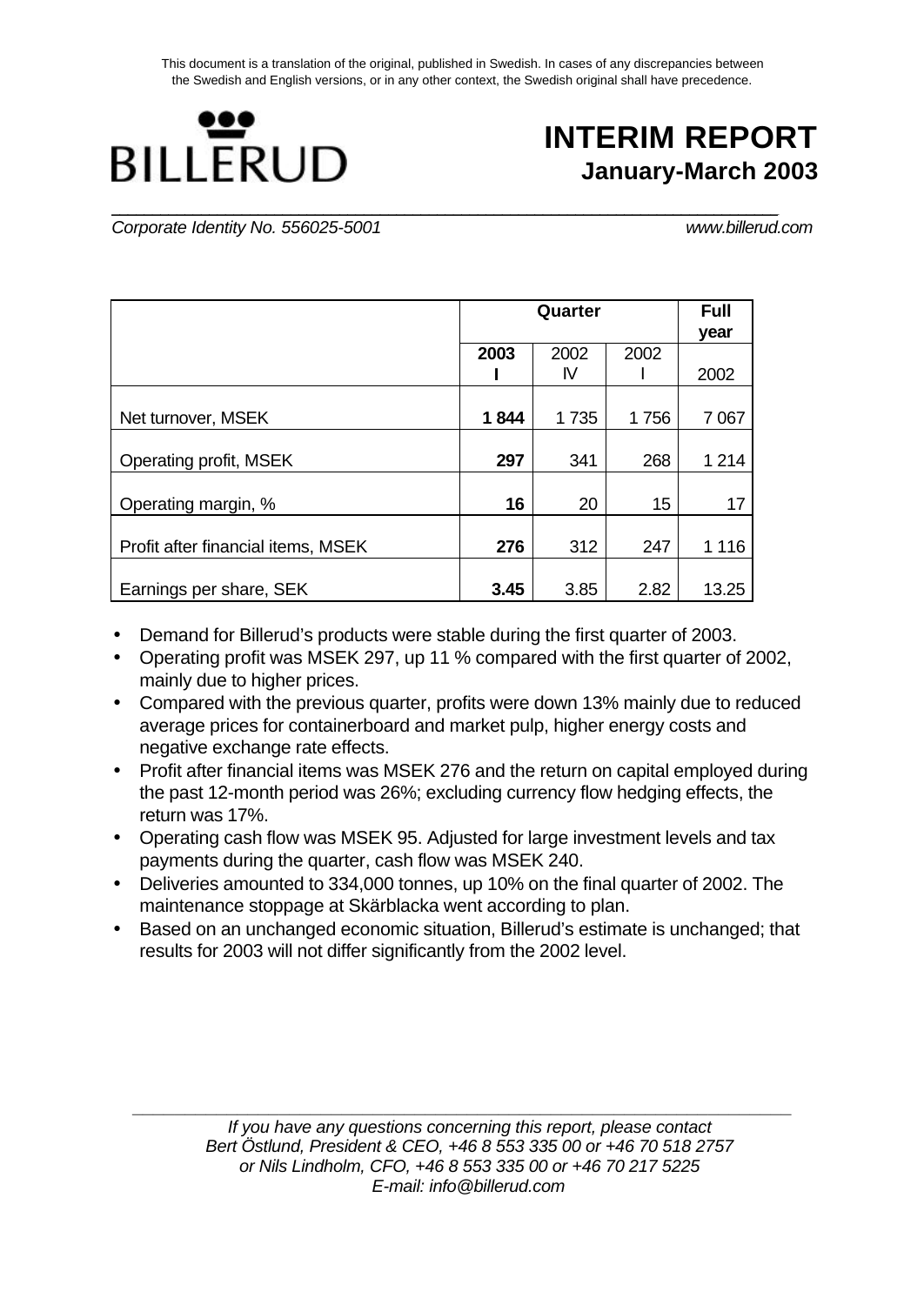# **Billerud Group**

# **Market**

Demand on Billerud's markets during the first quarter of 2003 was stable compared with the end of the previous year. Production capacity could continue to be fully utilised. The total volume delivered was 334,000 tonnes, around 10% higher than the final quarter of 2002 and around the same level as the first quarter of 2002. The annual maintenance stoppage at Skärblacka was completed during the first quarter according to plan.

Orders for Billerud's packaging paper were also stable during the quarter. Price rises have been implemented for sack paper. Billerud's prices for other kraft paper products remained stable. Competition within containerboard has sharpened on certain markets, mainly due to the weaker US dollar. As a result, Billerud's customer mix for containerboard changed negatively in the quarter while selective price adjustments were carried out for certain products and markets. Deliveries of packaging paper amounted to 251,000 tonnes, up 9% on the final quarter of 2002 and unchanged compared with the first quarter of 2002.

Prices for market pulp were low at the start of the year: USD 440 per tonne for long-fibre sulphate pulp. Due to falling supply in North America and generally good demand, market prices rose gradually during the quarter to reach USD 520 per tonne by the end of March. Continued increases, up to USD 560 per tonne, have been announced from 1 April and have already been introduced. Billerud's deliveries of market pulp reached 83,000 tonnes during the quarter, up 11% on the previous quarter and up 1% on the first quarter of 2002.

### **Sales and results**

#### *First quarter*

Net turnover for the period amounted to MSEK 1,844. This was up 6% on the final quarter of 2002 and up 5% on the first quarter of 2002. Compared with the final quarter of 2002 the increase was due to higher delivery volumes, while the currency situation had a negative impact. Price levels fell for both containerboard and market pulp and the product mix for containerboard was negative. Compared with the first quarter of 2002, price rises for Billerud's paper products accounted for nearly all of the sales increase.

Operating profit in the first quarter amounted to MSEK 297, a decrease compared with the previous quarter of MSEK 44 or 13%, but an increase compared with the first quarter of 2002 of MSEK 29 or 11%.

The profit decline compared with the final quarter of 2002 is explained by lower average sales prices for containerboard and market pulp, by negative exchange rate effects of around MSEK 17, and by higher variable costs. Energy costs rose by around MSEK 20 between the quarters, mainly due to higher electricity costs. Wood and caustic soda prices also rose and together they represented higher costs of MSEK 10. Lower prices and higher costs were partly compensated for by increased delivery volumes.

The MSEK 29 improvement in profits compared with the first quarter of 2002 was due to higher prices within all product areas. Exchange rate changes did not have a significant impact on profits. Costs were slightly higher, primarily for energy, maintenance and personnel.

Comments on the earnings trend for each product area are provided on page 5.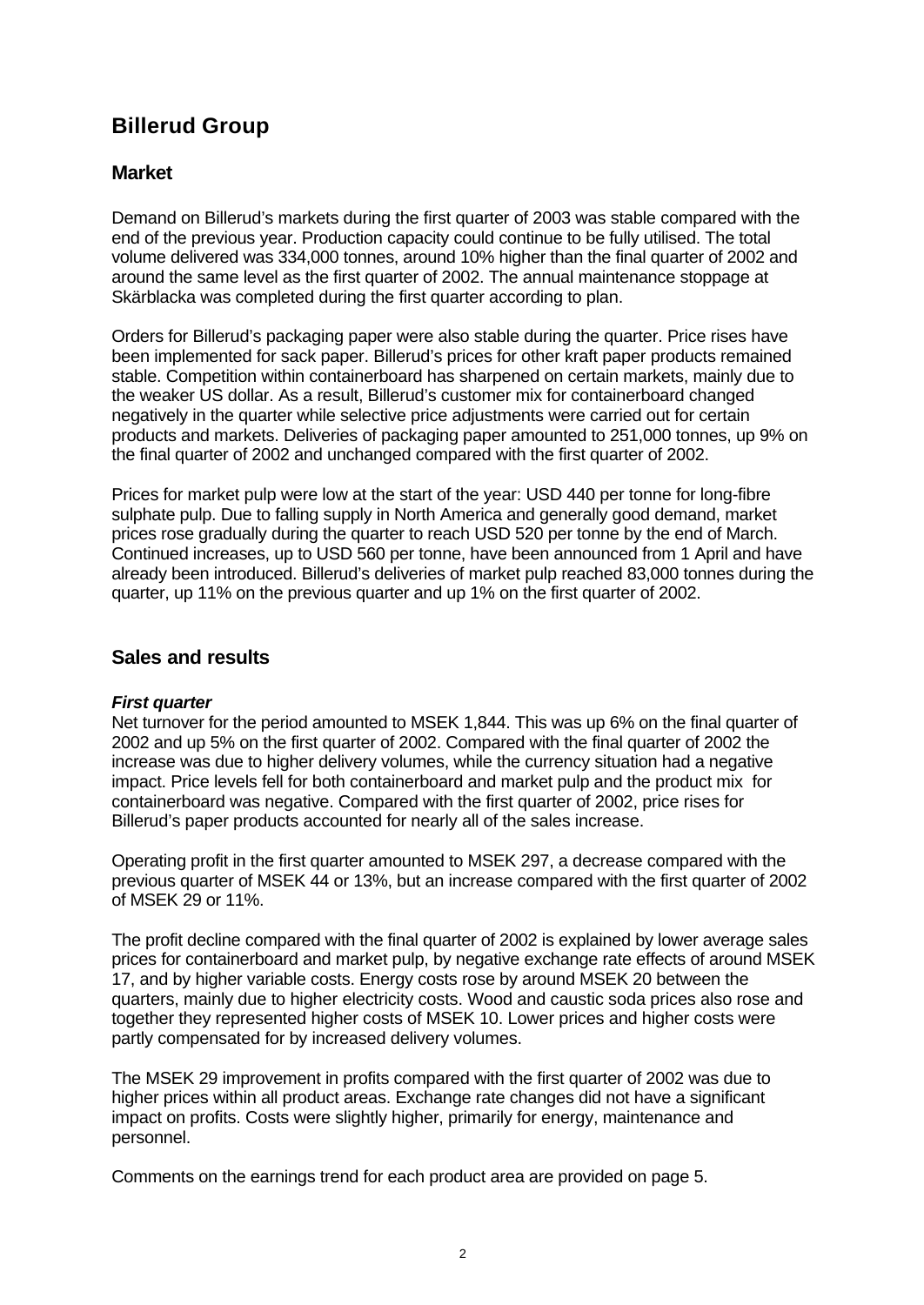Net financial items amounted to MSEK -21, an improvement of MSEK 8 compared with the final quarter of 2002 and unchanged compared with the first quarter of 2002. The profit after financial items was MSEK 276.

# **Foreign exchange exposure**

Billerud has hedged around 100% of estimated net flows over 15 months in EUR, USD and GBP at the rates listed below. Of the current hedged amount, 63% is in EUR, 32% in USD and 5% in GBP.

During the first quarter of 2003 net flows have been hedged at the following rates: EUR/SEK 9.47, USD/SEK 10.52 and GBP/ SEK 14.73. Currency hedging boosted profits by around MSEK 129, of which 22% was due to hedging of EUR, 73% to hedging of USD and 5% to hedging of GBP.

A further effect on profits arises when customer receivables in foreign currency at the end of the period are assessed at the hedged rates. Including this re-evaluation and other exchange rate effects, changed exchange rates had a negative effect on profits during the quarter of MSEK 17 compared with the final quarter of 2002.

| <b>Currency</b> | Q 2 2003   | Q 3 2003 | Q 4 2003 | 2004<br>O 1 | Q 2 2004 | Average |
|-----------------|------------|----------|----------|-------------|----------|---------|
| <b>EUR/SEK</b>  | 9.21       | 9.30     | 9.24     | 9.20        | 9.31     | 9.25    |
| USD/SEK         | 10.54      | 10.05    | 9.69     | 9.30        | 8.76     | 9.58    |
| <b>GBP/SEK</b>  | 71<br>14.7 | 14.59    | 14.35    | 14.26       | 13.63    | 14.26   |

#### **Hedged exchange rates for the next 15 months (five quarters)**

Outstanding contracts, which did not correspond to accounts receivable as of 31 March 2003, have not affected results. If these contracts had been redeemed on the closing date they would have boosted results by MSEK 176.

### **Hedging of electricity prices and other energy prices**

Billerud purchases around 1.1 TWh of electricity from external suppliers each year. Electricity prices are continually hedged. During the first quarter of 2003 around 95% of electricity deliveries had been hedged. At present around 80% of Billerud's electricity consumption in 2003 and around 50% of consumption in 2004 is hedged. Billerud also buys around 60,000 tonnes of oil per year. Oil prices are not hedged at present.

Despite hedging of electricity costs, overall energy costs increased in the first quarter of 2003 by around MSEK 20 compared with the final quarter of 2002.

### **Investments and capital employed**

Investments in fixed assets during the first quarter amounted to MSEK 163 while depreciation in the same period amounted to MSEK 95. Investment costs are for environmental and capacity increase projets in Karlsborg, for the completion of the rebuild of PM 4 at Gruvön and for several smaller maintenance projects.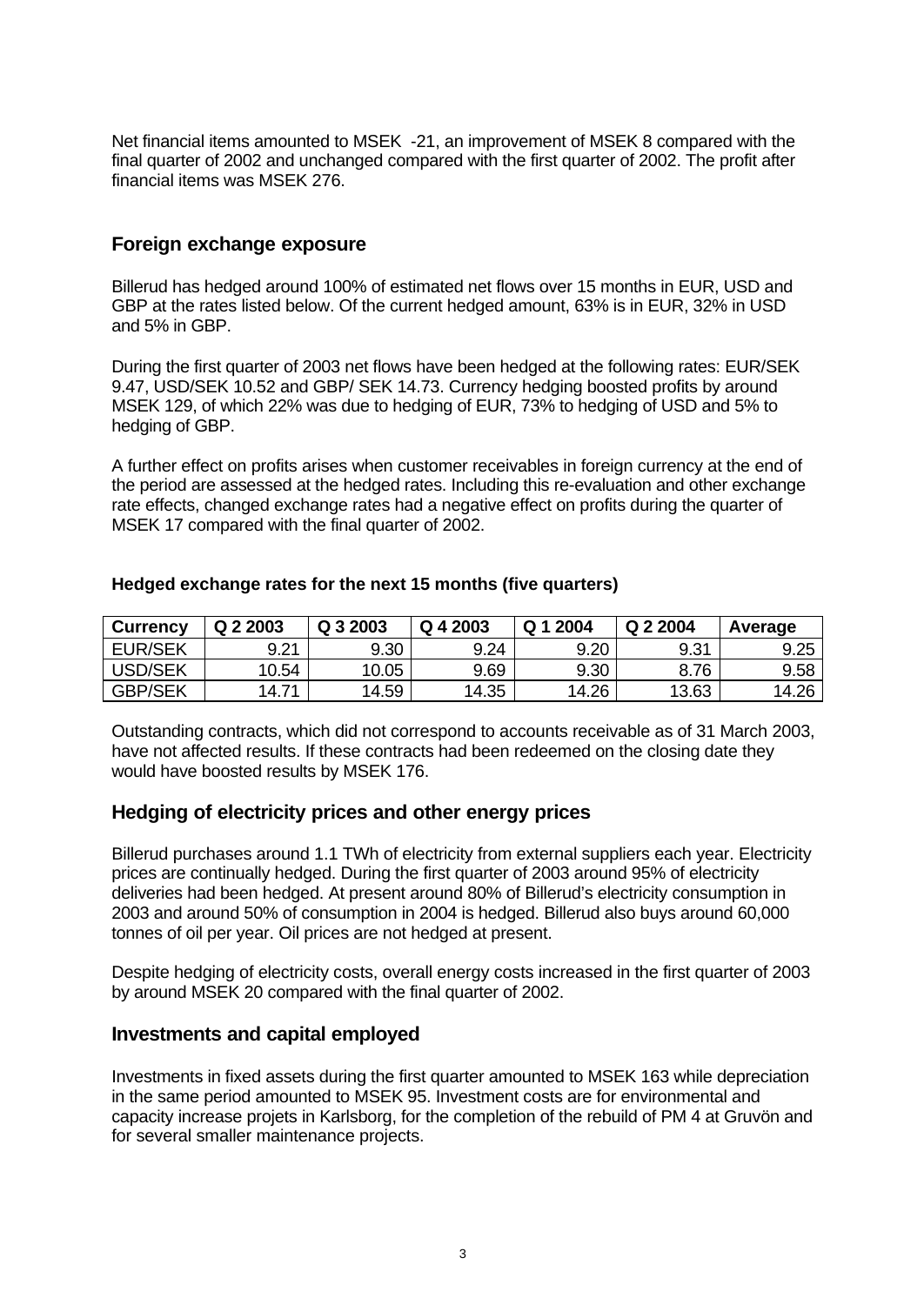Due to payment plans for investment projects, investment levels were relatively high during the first quarter. For the full year, however, investment is expected to be in line with depreciation, i.e. around MSEK 380.

Billerud's capital employed amounted to MSEK 4,760 as of 31 March 2003, compared with MSEK 4,653 at the end of 2002. The increase in capital employed is due to lower tax liability and increasing value of fixed assets due to greater investment.

### **Cash flow and financial position**

Cash flow from operating activities amounted to MSEK 258 in the first quarter. Cash flow was affected by supplementary preliminary tax payments of MSEK 102 concerning tax for 2002. Investment during the quarter amounted to MSEK 163. The operating cash flow reached MSEK 95, compared with MSEK 302 in the final quarter of 2002 and MSEK 66 in the first quarter of 2002. Operating cash flow corresponds predominantly with the change in Billerud's net debt level. After amortisation of interest-bearing liabilities (MSEK 200), liquid assets fell by MSEK 105.

Compared with levels forecast for the full year, cash flow in the first quarter was negatively affected by the large investment outlays and tax payments. Adjusted for the high level of investment and tax payments during the quarter, operating cash flow reached around MSEK 240.

The interest-bearing net debt amounted to MSEK 1,327 on 31 March 2003, compared with MSEK 1,420 at the end of 2002 and MSEK 1,665 on 31 March 2002. The Group's net debt/equity ratio at the end of the period was 0.39 compared with 0.44 at the end of the previous year and 0.51 on 31 March 2002. On average the net debt/equity ratio over the past 12 months was 0.51.

# **Personnel**

The average number of employees during the first quarter of 2003 was 2,397, compared with 2,335 during the first quarter of 2002. The average number of employees in 2002 was 2,385.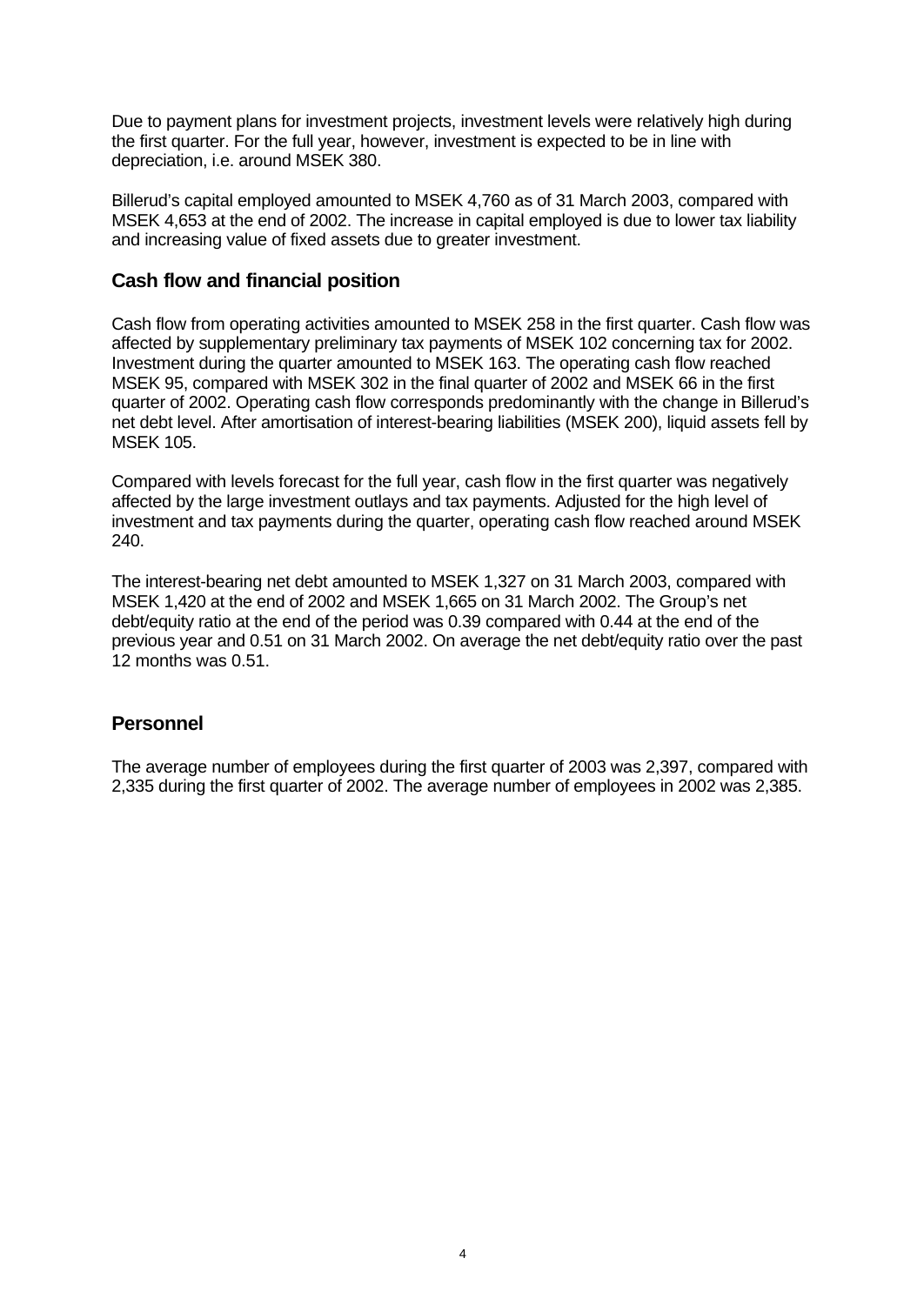# **Product areas**

Billerud's activities consist of three product areas – Kraft paper, Containerboard and Market pulp – which are strongly integrated in terms of production, making them hard to identify for accounting purposes. Risks and opportunities do not differ significantly between the product areas. Billerud has chosen to report and control its activities in these three product areas which in the company's judgement form a joint operation. Production costs are divided between the three product areas according to the resources used by each product area.

|                        | Net turnover |      |        |             |   |      | Operating profit |             |     |             |
|------------------------|--------------|------|--------|-------------|---|------|------------------|-------------|-----|-------------|
|                        | Q 1          | Q 4  | %      | Q 1         | % | Q 1  | Q 4              | %           | Q.  | %           |
| <b>MSEK</b>            | 2003         | 2002 | change | 2002 change |   | 2003 |                  | 2002 change |     | 2002 change |
| Kraft paper            | 945          | 894  | 6      | 875         | 8 | 202  | 189              |             | 180 | 12          |
| Containerboard         | 541          | 507  |        | 543         |   | 82   | 110              | -26         | 96  | $-15$       |
| Market pulp            | 358          | 334  |        | 338         | 6 | 23   | 48               | -52         | 15  | 53          |
| Other and eliminations | ۰            | -    |        | -           |   | -10  | -6               | -           | -23 | $\,$        |
| <b>Total Group</b>     | 844          | 735  |        | 756         | 5 | 297  | 341              | -13         | 268 | 11          |

#### **Net turnover and operating profit**

#### **Kraft paper**

#### *First quarter*

The operating profit for the quarter was MSEK 202, up MSEK 13 or 7% on the final quarter of 2002 mainly due to higher delivery volumes of around 7%. Price levels rose slightly for sack paper and were stable for other kraft paper products. Profit was negatively affected by exchange rates and higher variable costs. Compared with the same period in 2002, profit was up MSEK 22 or 12% due to higher prices and volumes.

#### **Containerboard**

#### *First quarter*

The operating profit for the quarter was MSEK 82, a decrease of MSEK 28, or 26%, compared with the previous quarter. The fall was due to higher costs, especially for electrical energy. Fluting production consumes high levels of electrical energy. Average prices fell while exchange rates had a negative impact. These factors were only partly compensated for by increased delivery volumes. Compared with the same period in 2002, profit was down by MSEK 14 or 15% mainly due to higher costs.

#### **Market pulp**

#### *First quarter*

The operating profit reached MSEK 23, down MSEK 25 on the final quarter of 2002. Average prices were lower and variable costs increased. A rise in volumes of 11% countered these effects to some extent. Compared with the previous year, profit was up by MSEK 8 or 53% due to higher prices.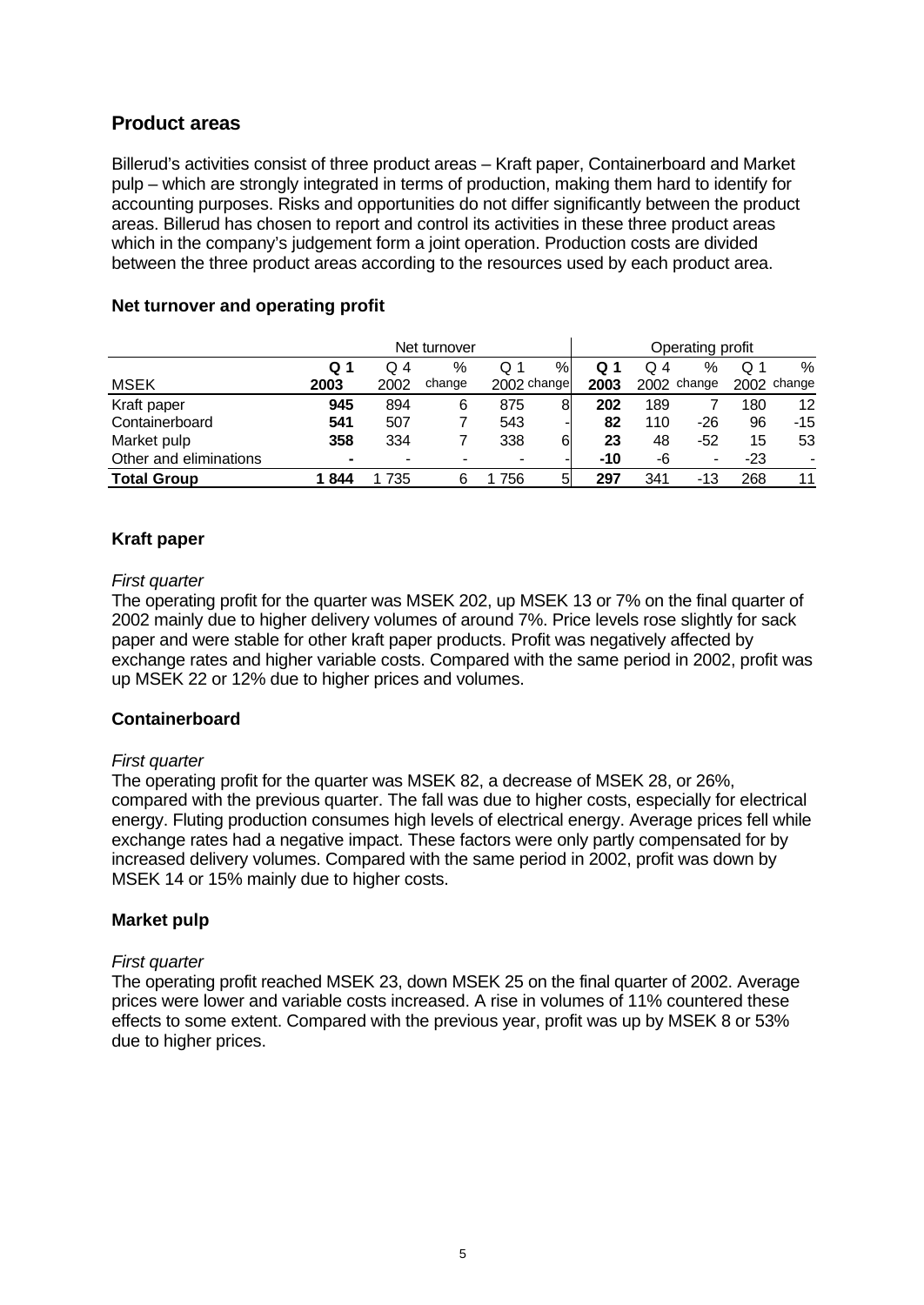# **Parent company**

Billerud AB comprises the Gruvön mill, the sales organisation for the Nordic markets and markets outside Europe, and head office functions.

Net turnover in the first quarter of 2003 amounted to MSEK 852. Profit after financial items amounted to MSEK 122. Fixed-asset investments, excluding shares, amounted to MSEK 68. The average number of employees was 1,149. Liquid assets and short-term investments amounted to MSEK 430.

# **Distribution of shares**

As of 31 March 2003 the distribution of shares was as follows:

| Registered amount of shares                     | 62 740 998 |
|-------------------------------------------------|------------|
| Bought-back shares in company ownership         | $-4831000$ |
| Shares on the market                            | 57 909 998 |
| Convertible debenture loan (on full conversion) | 268 047    |
| Shares on the market (after full conversion)    | 58 178 045 |

# **Annual General Meeting and share dividend**

Billerud AB's Annual General Meeting will be held at 4 p.m. on Tuesday 6 May 2003 in Aula Magna at Stockholms Universitet, Stockholm, Sweden. Notification of attendance at the meeting must be received by the company by 29 April 2003 at the latest.

Billerud's Board of Directors proposes a dividend of SEK 6.50 per share for 2002. The record day for entitlement to the dividend will be Friday 9 May 2003. Payment via VPC (the Swedish Securities Register Centre) is expected on Wednesday 14 May 2003.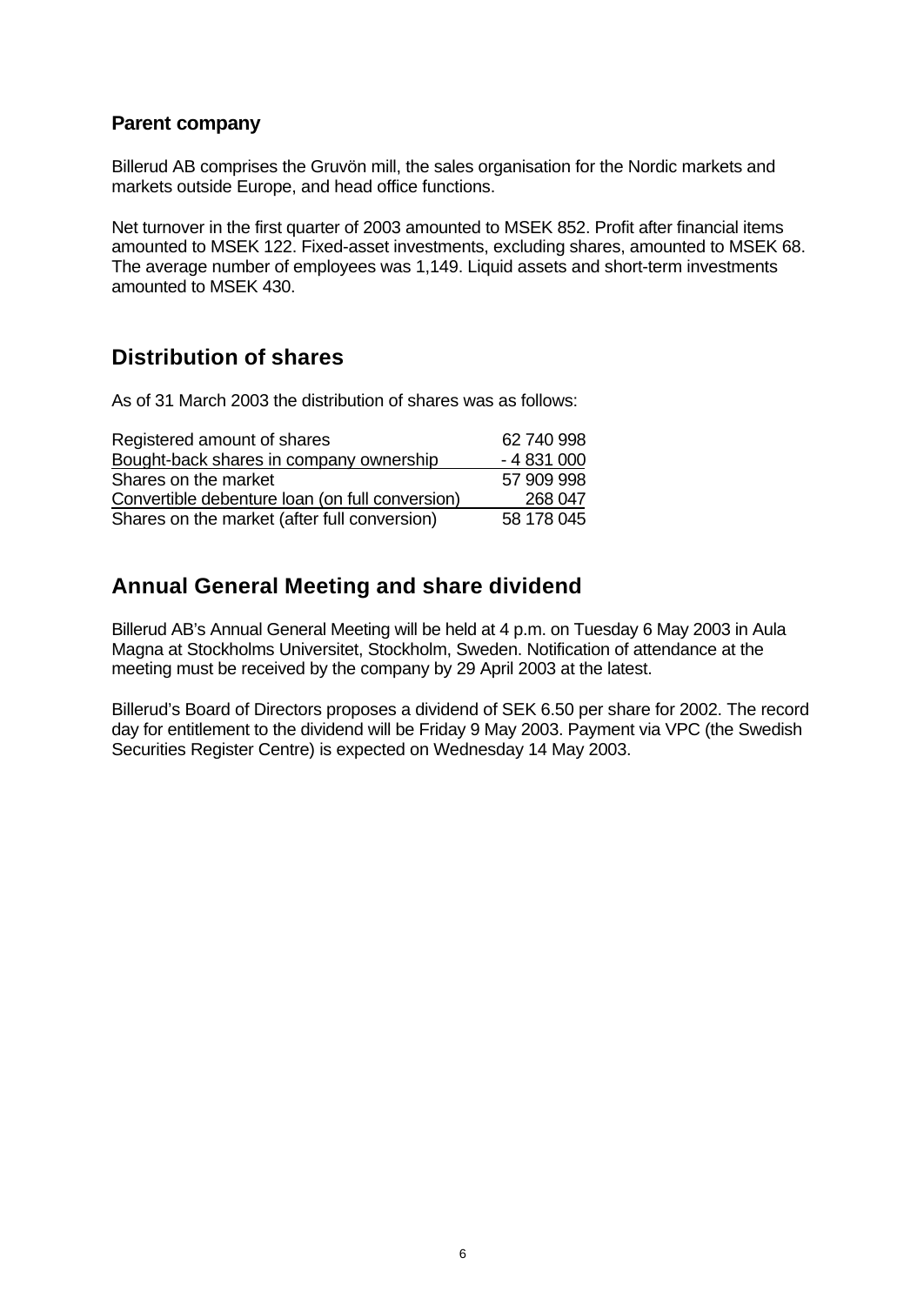# **Outlook**

There is a satisfactory balance in the market for Billerud's paper products and the order situation remains stable. The price rise implemented for sack paper in the first quarter of 2003 will have full effect in the second quarter. Prices for other kraft paper products are relatively stable. Higher waste fibre prices have meant that price rises have been signalled for containerboard based on recycled fibre. This will reduce price pressure for Billerud's products based on virgin fibre. Competition within liner products remains strong in certain markets, however.

Within market pulp a price increase for long-fibre sulphate pulp has been announced from 1 April. The new price of USD 560 per tonne has been nearly fully implemented. After the summer, market pulp prices may decrease. In order to avoid this, supply must be adjusted to current pulp demand.

The pace of production and delivery capability at Billerud's mills continue to be good. Maintenance stoppages will take place according to plan at Karlsborg during the second quarter and at Gruvön during the third quarter.

Based on the current economic conditions Billerud's estimate is unchanged; that results in 2003 will not differ significantly from the 2002 level.

Stockholm, Sweden 22 April 2003 Billerud AB (publ)

*Board of Directors*

*This interim report has not been subjected to a general check by the company's auditors*

#### **Future financial statements**

Second quarter 2003 17 July 2003 Third quarter 2003 21 October 2003

Billerud AB (publ) Box 703, SE-169 27 Solna Corporate Identity Number 556025-5001 Tel +46 8 553 335 00 Fax +46 8 553 335 80 E-mail: info@billerud.com Internet website: http://www.billerud.com

*Billerud manufactures and markets packaging paper in the form of kraft paper and containerboard, and market pulp. Production is carried out at the Group's integrated pulp and paper mills in Gruvön, Karlsborg and Skärblacka. Billerud has a world-leading position within several well-defined product*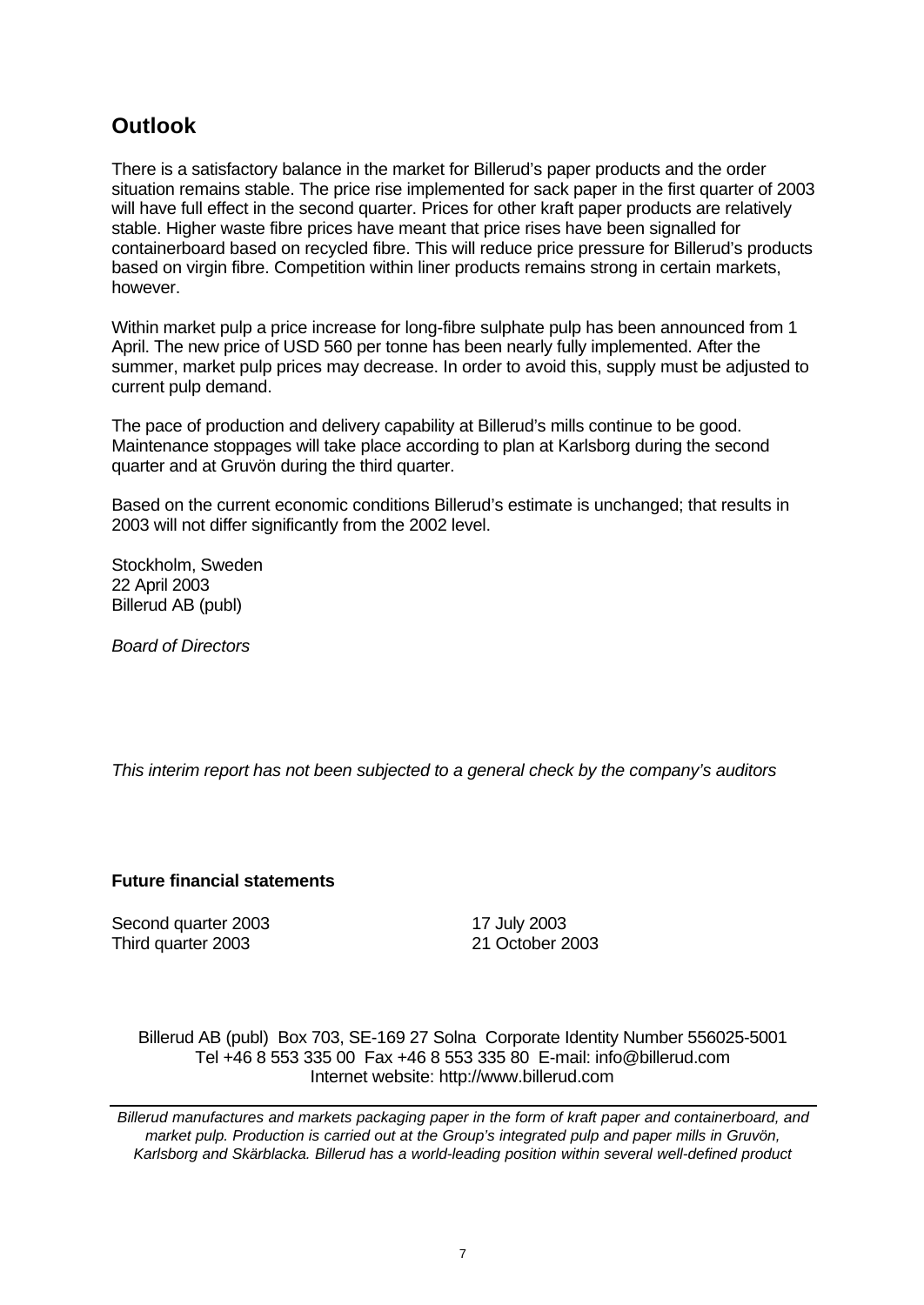*segments. The main customer base is in Europe but also includes the rest of the world. Billerud has annual sales of approximately SEK 7 billion and around 2,400 employees.*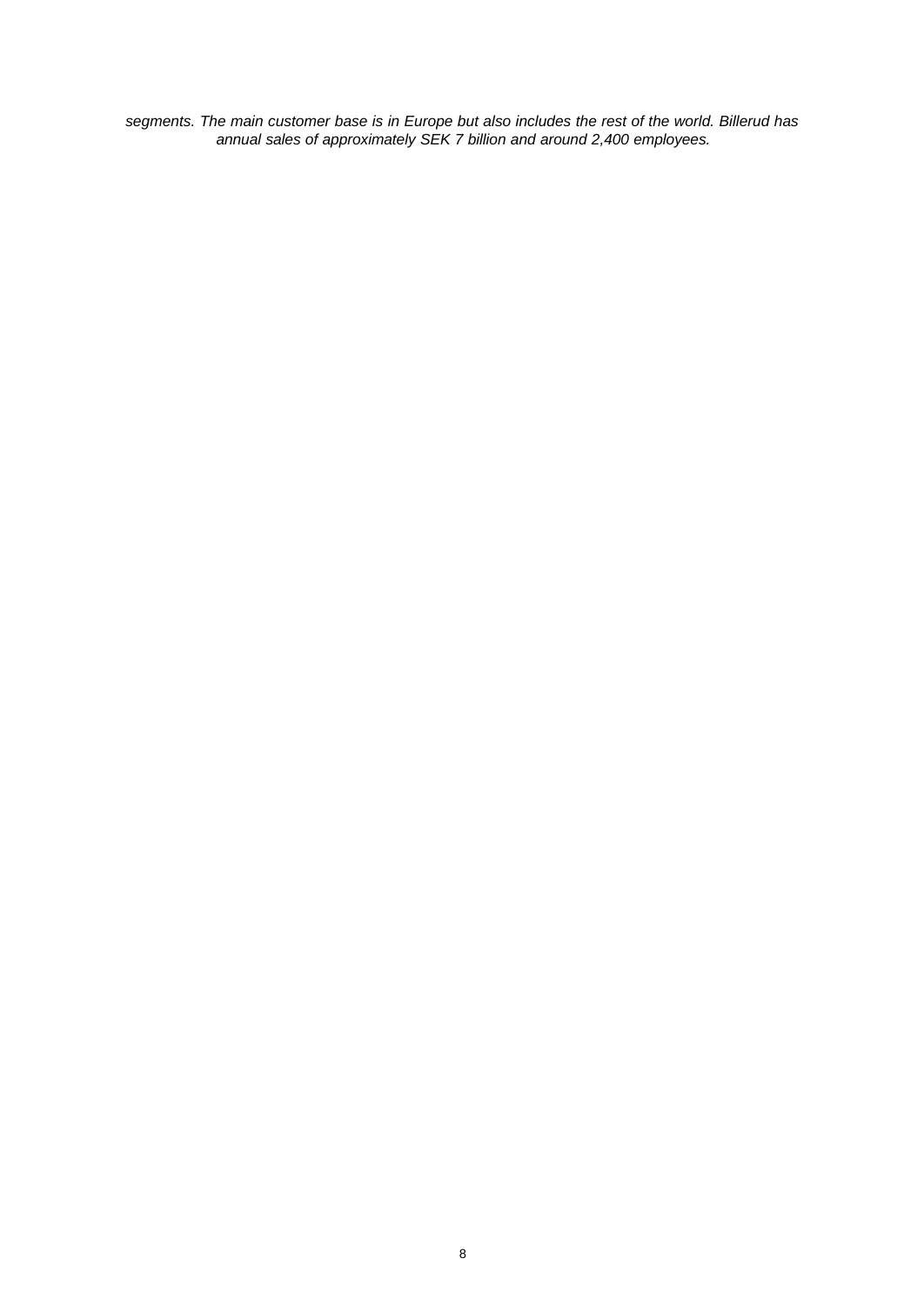# **Billerud Group**

#### **Accounting principles**

*The accounts are prepared in accordance with the recommendations of the Swedish Financial Accounting Standards Council, including the new recommendations that came into effect on 1 January 2003. The new recommendations are not judged to have any material impact on the accounts. Concerning recommendation RR25 (Reporting for segments – line of business and geographic area) see comments under Products areas on page 5 of this report. The interim report is prepared in accordance with recommendation RR20 of the Swedish Financial Accounting Standards Council. For details of accounting principles and definitions of key figures, see the 2002 Annual Report pages 19 and 44-45.*

| <b>Profit and Loss Account</b>                          |              | 3 months |           | Full year |
|---------------------------------------------------------|--------------|----------|-----------|-----------|
|                                                         | Jan-Mar      | Oct-Dec  | Jan-Mar   | Jan-Dec   |
| <b>MSEK</b>                                             | 2003         | 2002     | 2002      | 2002      |
| Net turnover                                            | 1844         | 1735     | 1756      | 7 0 6 7   |
| Other income                                            | $\mathbf{2}$ | 2        | 1         | 10        |
| <b>Operating income</b>                                 | 1846         | 1767     | 1757      | 7077      |
| Raw materials and consumables                           | $-611$       | $-1305$  | $-1398$   | $-5498$   |
| Change in stock                                         | -33          |          |           |           |
| Staff expenses                                          | $-292$       |          |           |           |
| Other external expenses                                 | $-518$       |          |           |           |
| Depreciation                                            | $-95$        | $-91$    | -91       | $-365$    |
| <b>Operating expenses</b>                               | $-1549$      | $-1.396$ | $-1489$   | $-5863$   |
| <b>Operating profit</b>                                 | 297          | 341      | 268       | 1 2 1 4   |
| <b>Financial items</b>                                  | $-21$        | $-29$    | $-21$     | $-98$     |
| <b>Profit after financial items</b>                     | 276          | 312      | 247       | 1 1 1 6   |
| Tax                                                     | $-76$        | -89      | $-70$     | $-316$    |
| Net profit for the period                               | 200          | 223      | 177       | 800       |
| Earnings per share, SEK                                 | 3,45         | 3.85     | 2.82      |           |
| Earnings per share after full conversion, SEK           | 3,44         | 3.84     |           |           |
| <b>Balance Sheet</b>                                    | 31 Mar       | 31 Mar   | 31 Dec    |           |
| <b>MSEK</b>                                             | 2003         | 2002     | 2002      |           |
| <b>Fixed assets</b>                                     | 4428         | 4 3 2 4  | 4 3 6 0   |           |
| <b>Stocks</b>                                           | 654          | 664      | 669       |           |
| Accounts receivable                                     | 1 1 4 3      | 1 2 1 7  | 1 1 0 7   |           |
| Other current assets                                    | 171          | 114      | 141       |           |
| Cash, bank balances and short-term investments          | 491          | 412      | 596       |           |
| <b>Total assets</b>                                     | 6887         | 6731     | 6873      |           |
| Shareholders' equity                                    | 3433         | 3 2 6 8  | 3 2 3 3   |           |
| Interest-bearing provisions                             | 91           | 77       | 88        |           |
| Non-interest-bearing provisions                         | 696          | 508      | 699       |           |
| Interest-bearing liabilities                            | 1728         | 2 0 0 0  | 1928      |           |
| Accounts payable                                        | 384          | 331      | 372       |           |
| Other, non-interest-bearing liabilities                 | 555          | 547      | 553       |           |
| Total shareholders' equity, provisions and liabilities  | 6887         | 6731     | 6873      |           |
| Specification of change in equity                       | Jan-Mar      | Jan-Mar  | Full year |           |
| <b>MSEK</b>                                             | 2003         | 2002     | 2002      |           |
| Opening equity                                          | 3 2 3 3      | 3091     | 3091      |           |
| Net profit for the period                               | 200          | 177      | 800       |           |
| Dividend                                                |              |          | $-220$    |           |
| Share buy-back                                          |              |          | $-441$    |           |
| Convertible subordinated debenture, difference in value |              |          |           |           |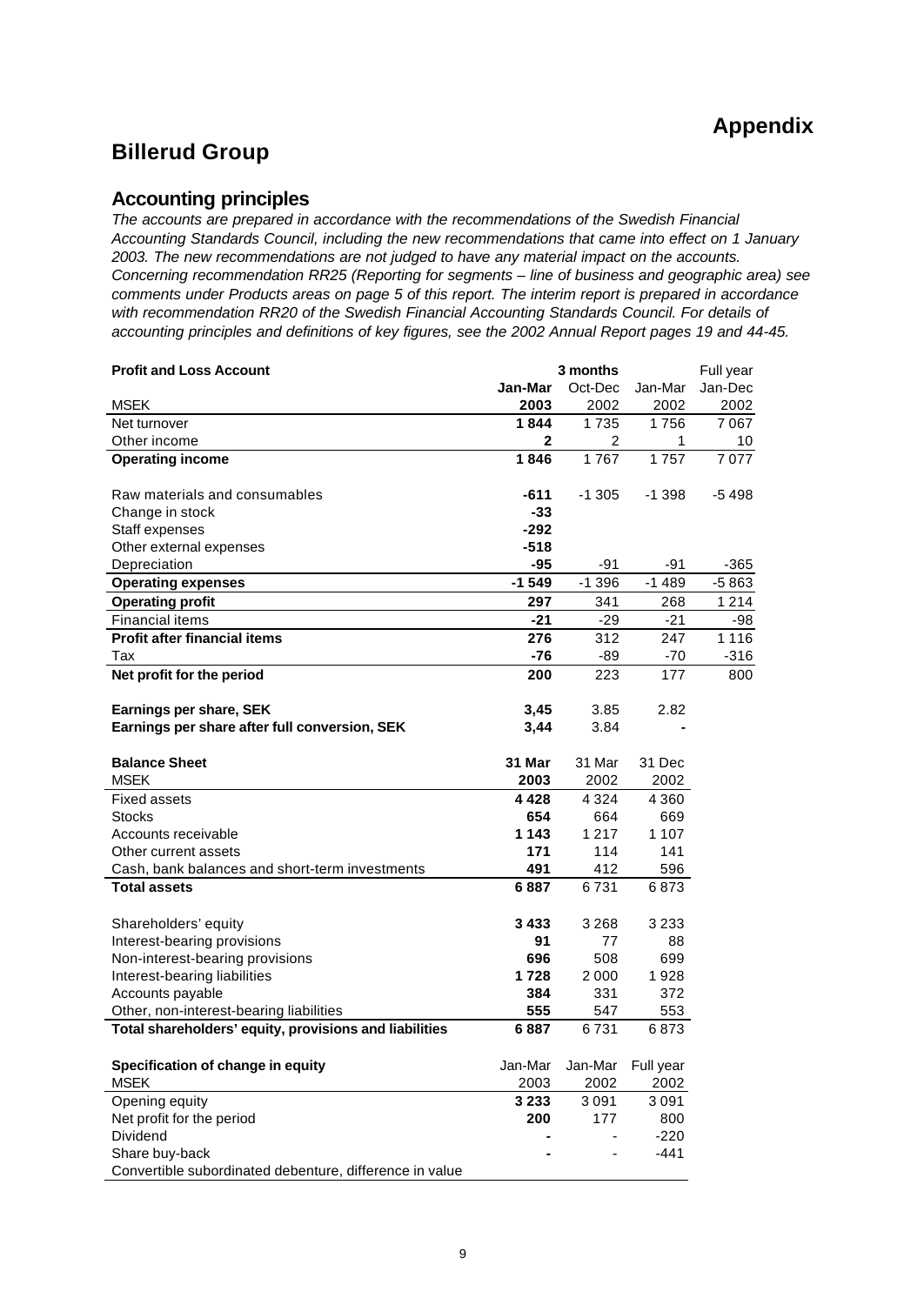| market rate/nominal rate                                |         |         |         | 3       |           |
|---------------------------------------------------------|---------|---------|---------|---------|-----------|
| <b>Closing equity</b>                                   | 3433    | 3 2 6 8 | 3 2 3 3 |         |           |
|                                                         |         |         |         |         |           |
| <b>Cash Flow Statement</b>                              | Jan-Mar |         | Oct-Dec | Jan-Mar | Full year |
| <b>MSEK</b>                                             | 2003    |         | 2002    | 2002    | 2002      |
| Operating surplus, etc.                                 | 392     |         | 428     | 358     | 1567      |
| Change in working capital, etc.                         | 12      |         |         | $-36$   | 48        |
| Net financial items, taxes, etc.                        | $-146$  |         | $-19$   | $-196$  | $-276$    |
| Cash flow from operating activities                     | 258     |         | 409     | 126     | 1 3 3 9   |
|                                                         |         |         |         |         |           |
| Investment in fixed assets                              | $-163$  |         | $-109$  | -60     | $-373$    |
| Disposal of fixed assets                                |         |         | 2       |         | 3         |
| Change in long-term receivables                         |         |         |         |         |           |
| <b>Cash flow from investment activities</b>             | $-163$  |         | $-107$  | $-60$   | $-370$    |
| <b>Operating cash flow</b>                              | 95      |         | 302     | 66      | 969       |
|                                                         |         |         |         |         |           |
| Change in interest-bearing debt                         | $-200$  |         | $-288$  | $-1$    | $-62$     |
| Dividend                                                |         |         |         |         | $-220$    |
| Share buy-back                                          |         |         |         |         | $-441$    |
| Convertible subordinated debenture, difference in value |         |         |         |         |           |
| market rate/nominal rate                                |         |         |         |         | 3         |
| Cash flow from financing activities                     | $-200$  |         | $-288$  | $-1$    | $-720$    |
| Total cash flow (= change in liquid assets)             | $-105$  |         | 14      | 65      | 249       |
|                                                         |         |         |         |         |           |
| Liquid assets at the beginning of the year              | 596     |         | 582     | 347     | 347       |
| <b>Total cash flow</b>                                  | $-105$  |         | 14      | 65      | 249       |
| Liquid assets at the end of the period                  | 491     |         | 596     | 412     | 596       |

|                                                    | Jan-          | Jan-        | Full year |
|----------------------------------------------------|---------------|-------------|-----------|
| <b>Key figures</b>                                 | March<br>2003 | Mar<br>2002 | 2002      |
| Margins                                            |               |             |           |
| Gross margin, %                                    | 21            | 20          | 22        |
| Operating margin, %                                | 16            | 15          | 17        |
| Return (rolling 12 months)                         |               |             |           |
| Return on capital employed, %                      | 26            | 23          | 25        |
| Return on equity, %                                | 26            | 25          | 26        |
| Return on equity after full conversion, %          | 26            |             | 26        |
| Capital structure at end of period                 |               |             |           |
| Capital employed, MSEK                             | 4760          | 4 9 3 2     | 4653      |
| Shareholders' equity, MSEK                         | 3433          | 3 2 6 8     | 3 2 3 3   |
| Interest-bearing net debt, MSEK                    | 1 3 2 7       | 1665        | 1420      |
| Net debt/equity ratio, times                       | 0.39          | 0.51        | 0.44      |
| Net debt/equity ratio after full conversion, times | 0.38          |             | 0.43      |
| Equity ratio, %                                    | 50            | 49          | 47        |
| Equity ratio after full conversion, %              | 50            |             | 47        |
| Per share                                          |               |             |           |
| Earnings per share, SEK                            | 3.45          | 2.82        | 13.25     |
| Average no. of shares, '000                        | 57910         | 62 741      | 60 405    |
| Earnings per share after full conversion, SEK      | 3.44          |             | 13.23     |
| Average no. of shares, '000                        | 58 178        |             | 60 546    |
| Per share at end of period                         |               |             |           |
| Equity per share, SEK                              | 59.28         | 52.08       | 55.82     |
| No. of shares, '000                                | 57910         | 62741       | 57910     |
| Equity per share after full conversion, SEK        | 59.48         |             | 56.04     |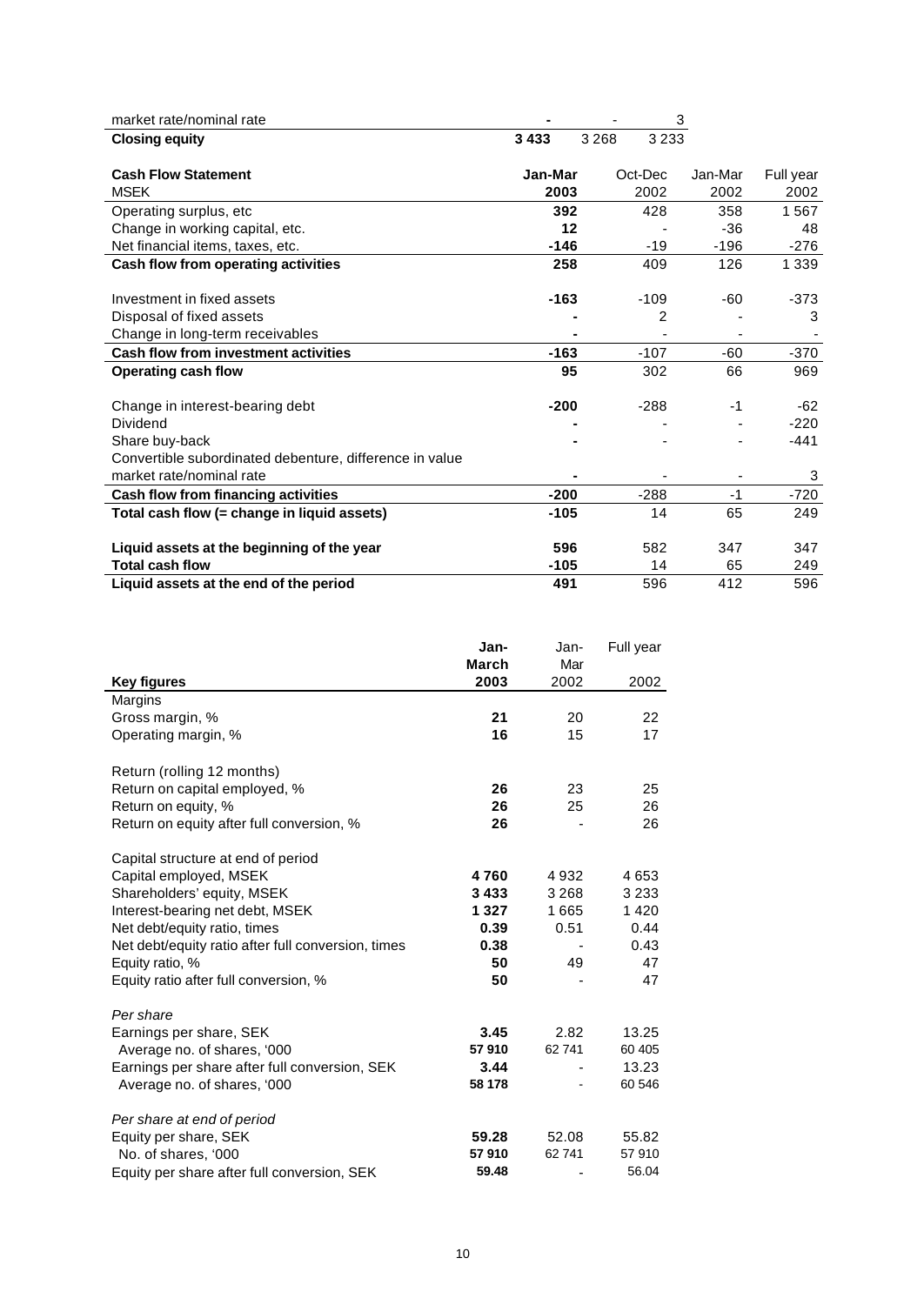| No. of shares. '000         | 58 178  | $\blacksquare$ | 58 178  |
|-----------------------------|---------|----------------|---------|
| Gross investments, MSEK     | 163     | 60             | 373.    |
| Average number of employees | 2 3 9 7 | 2 3 3 5        | 2 3 8 3 |